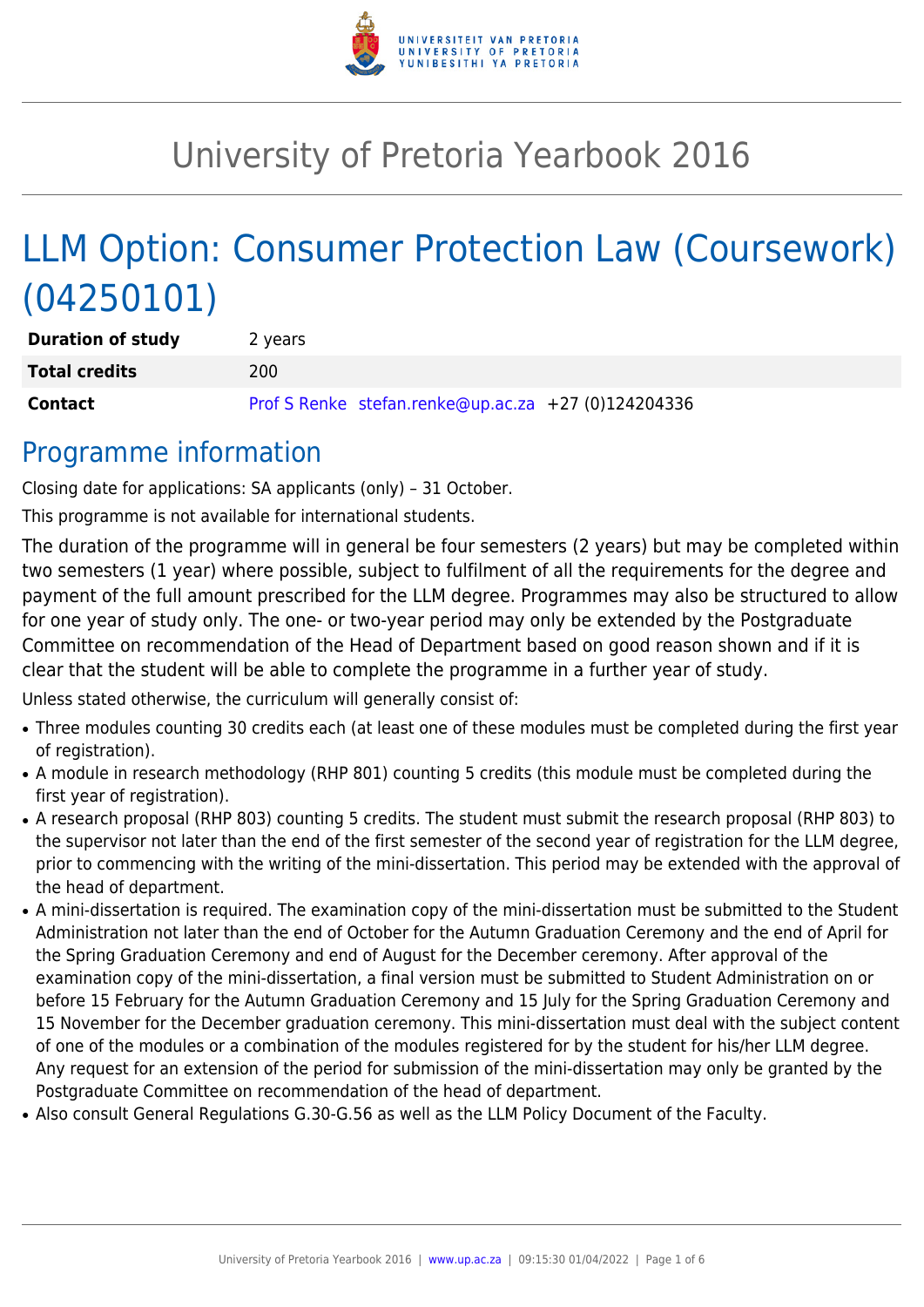

# Admission requirements

An LLB, BProc or equivalent qualification from a foreign university that allows the applicant entrance to the formal legal profession.

# Additional requirements

#### General admission requirements

In addition to an LLB, BProc or equivalent qualification from a foreign university that allows the applicant entrance to the formal legal profession, the following requirements are set for admission of a prospective student to the LLM Coursework programme:

A minimum average mark of 65% with respect to the prescribed final-year modules of the undergraduate programme is required for admission to an LLM coursework programme.

Where an average of below 65% is achieved, the student may be admitted on recommendation of the relevant head of department after consultation with the programme coordinator and consideration of other merits (eg relevant professional experience; the applicant's performance in undergraduate modules related to the particular LLM; the candidate's performance in independent research essays or similar components) and/or an admission examination.

Linguistic competence, primarily in English; foreign applicants who did not complete undergraduate studies through the medium of English must show proof of competence in English at a minimum average level of 6 out of 10 for IELTS or a minimum total score of 83 in TOEFL calculated as follows: reading 21, listening 17, speaking 23 and writing 22. In any other instance where there is doubt as to the English linguistic competence of an applicant, the Dean may require the same proof as prescribed for foreign applicants.

Foreign qualifications are subject to SAQA evaluation. (Some LLM coursework programmes or modules as indicated in the yearbook may only be available to students who hold a relevant South African legal qualification.)

Even though a student may comply with the above requirements, the Dean may, on the recommendation of the head of department presenting a specific degree or module, refuse to accept a prospective student for any LLM programme if such a student's performance in the chosen modules or field of study during undergraduate study was not satisfactory. Alternatively, the Dean could set additional requirements with a view to admission

An admission examination may also be required in respect of a particular programme or module.

Particular LLM programmes have additional selection criteria and deadlines specific to those programmes.

# Other programme-specific information

- 1. Some modules are not offered to students without a South African LLB or BProc degree
- 2. One of a specified list of modules may be substituted with any other LLM coursework module as recommended by the programme coordinator and approved by the head of department.
- 3. The mini-dissertation must comprise 13 000-15 000 words including footnotes but excluding the list of contents and the bibliography.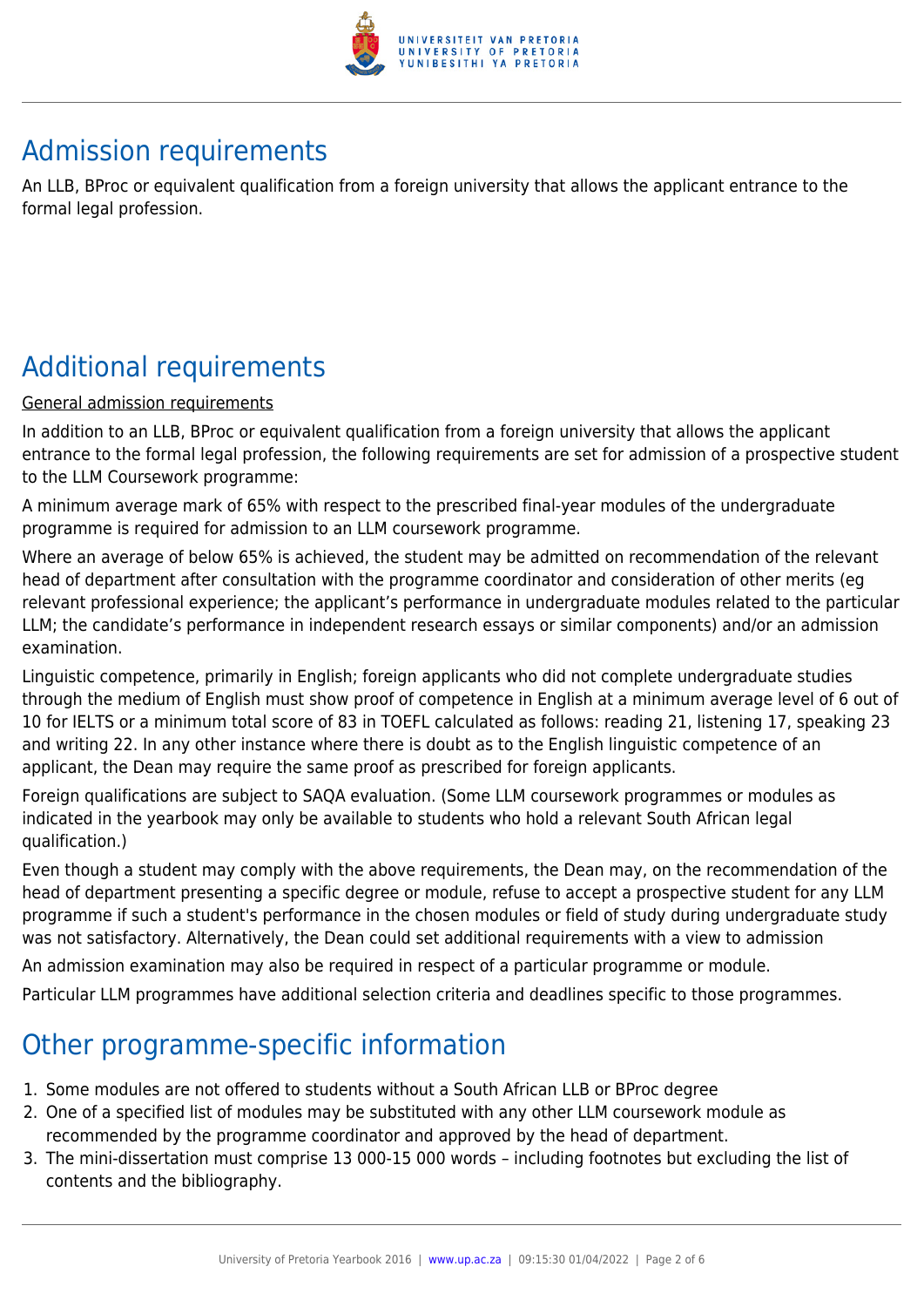

4. The following are the core modules for this degree but not all of them are offered every year. Please contact the faculty to find out which of these modules will be offered.

AML 802 Advanced consumer credit law (30 credits) AML 803 Advanced consumer protection (30 credits) AML 804 International consumer protection (30 credits)

## Examinations and pass requirements

In the event of having failed all modules during a particular year of study, a student will only be allowed to continue with his/her studies with the consent of the Postgraduate Committee. Although no supplementary examination will be granted with regard to LLM and MPhil modules, the General Regulations (Regulation G.12.3 and G.12.6) apply with regard to special and ancillary examinations.

## Research information

The relevant head of department must recommend a supervisor and title for a mini-dissertation and these must be approved by the Postgraduate Committee. The mini-dissertation must be assessed and finalised as set out in the Faculty Board-approved LLM Policy Document of the Faculty. Minidissertations, where required, must be submitted in the format determined by the supervisor and approved by the Postgraduate Committee. The supervisor may likewise and subject to the approval of the Postgraduate Committee also determine the research topic and the scope of the proposed research.

## Pass with distinction

For the degree to be awarded with distinction a student must obtain an average of at least 75% for all the coursework modules, as well as a minimum of 75% for the mini-dissertation. The modules must have been written for the first time.

# General information

### **Language policy**

The medium of instruction will be English. However, should circumstances allow it, an LLM module may be presented in Afrikaans. The Dean, in consultation with the relevant head of department, determines the language policy.

### **Period of registration**

At the commencement of a particular module students should be registered for that module and attend the lectures. Alternatively, the permission of the programme coordinator or head of the department should be obtained before a student may be allowed to follow a specific module in a another year of study.

### **Limiting of modules on offer in a particular academic year and availability to foreign students**

The Dean determines which modules will be presented each year, taking into consideration the availability of lecturing personnel, space and financial implications and/or other circumstances. The Dean may, on recommendation of the relevant head of department, determine the maximum number of registrations for a specific elective module in terms of the prescribed guidelines. The Dean may also, on recommendation of the relevant head of department, determine that a particular LLM module will not be offered where on the first day of lectures four or fewer students are registered for such module.

In the case of foreign students additional requirements may be set by the Dean and the modules available to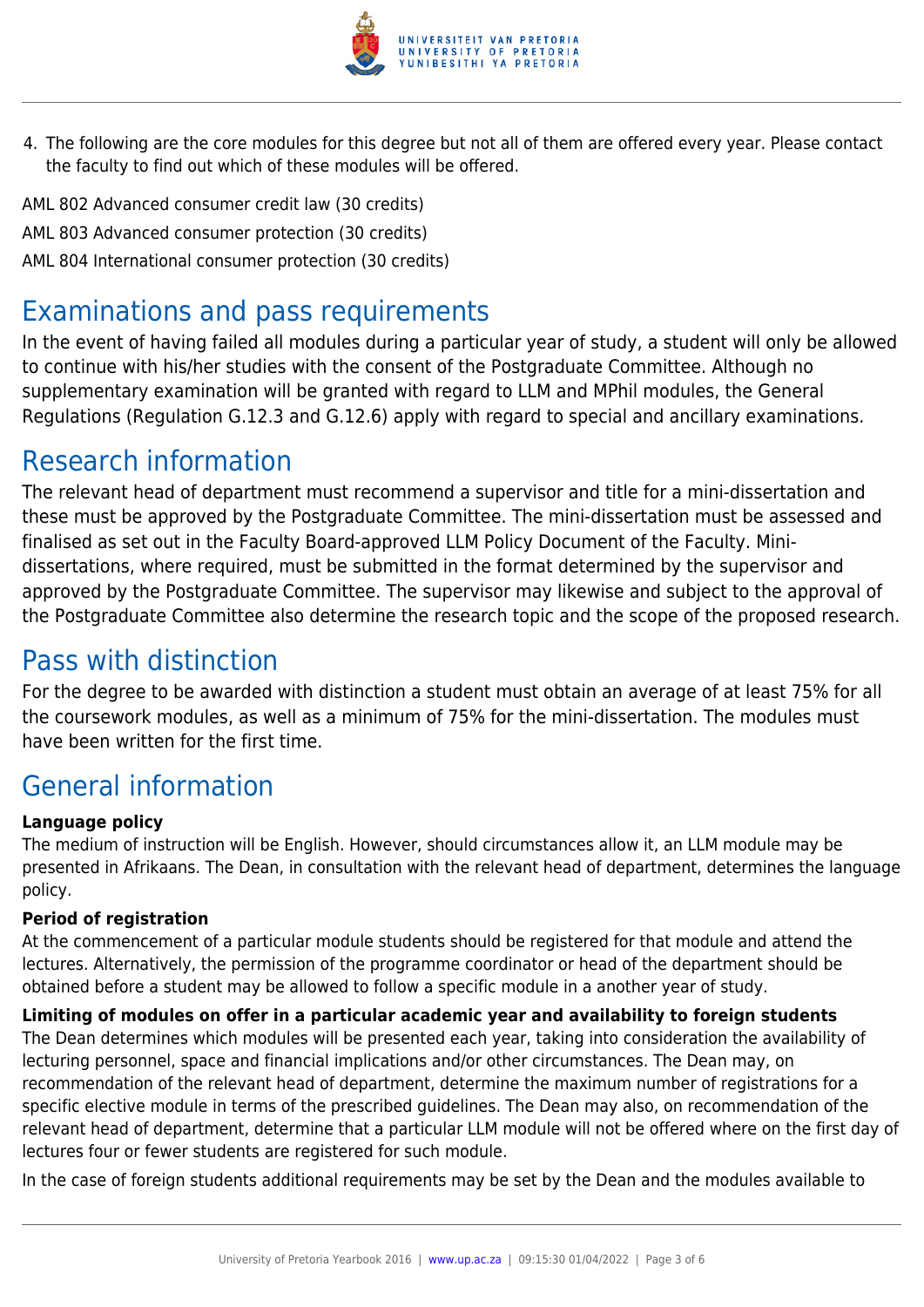

such students may also be limited.

#### **Replacement of modules**

The Dean may, on recommendation of the relevant Head of Department, allow a student to replace one prescribed LLM module for a particular master's programme with another LLM module where such an exception is not otherwise permitted, on condition that good cause is shown why such an exception is required.

#### **Credit for modules completed at another institution**

The Dean may, on the recommendation of the relevant head of department, credit a student for a maximum of two modules completed at another institution on condition that it complies with the requirements of this Faculty. Where such modules do not bear the same titles as modules offered at this Faculty, modules with substantially the same content as determined by the relevant head of department may be granted credit in their place, or where, in the absence of such closely related modules, modules that are still relevant within the broad ambit of a specific LLM degree may be granted credit under special codes for the purposes of such a degree. Additional requirements may also be set before any such module will be granted credit in order to ensure compliance with the requirements of this Faculty.

#### **Credit for non-legal components**

In order to qualify for an LLM degree with non-legal components, the specific degree can at most include one non-legal module of the prescribed number of modules from a related field, and with the special permission from the Faculty Board.

Note that credit will not be given for modules which form part of another degree where the student has already complied with the requirements of such a degree. This rule is also applicable in instances where the student is currently also registered for another degree.

#### **Re-registration for modules**

A student may not register more than twice for the same module. In order to pass a module the student must obtain a final mark of 50%.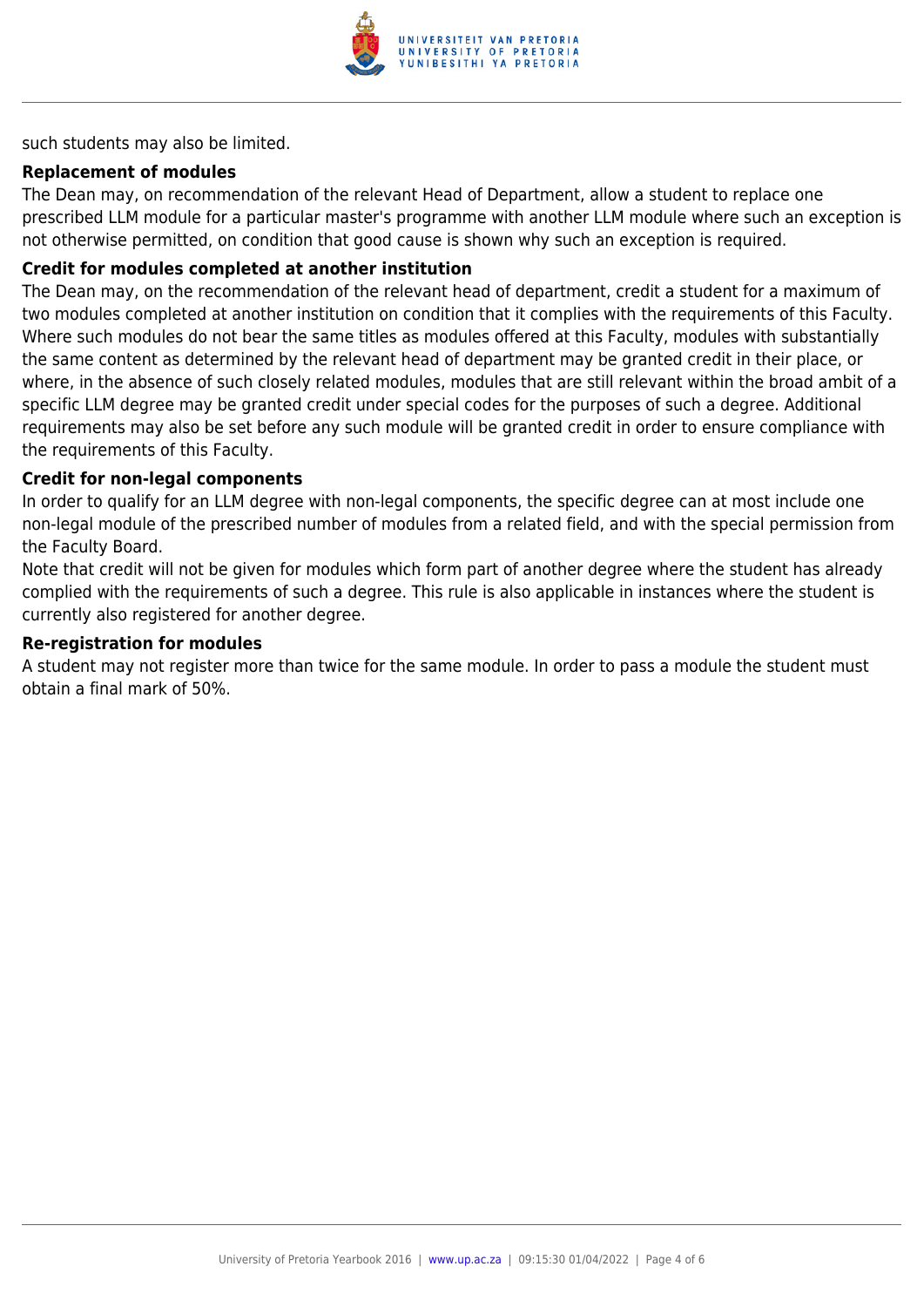

# Curriculum: Year 1

**Minimum credits: 100**

### **Fundamental modules**

[Research methodology 801](https://www.up.ac.za/yearbooks/2016/modules/view/RHP 801) (RHP 801) - Credits: 5.00

### **Core modules**

[Advanced consumer credit law 802](https://www.up.ac.za/yearbooks/2016/modules/view/AML 802) (AML 802) - Credits: 30.00 [Advanced consumer protection 803](https://www.up.ac.za/yearbooks/2016/modules/view/AML 803) (AML 803) - Credits: 30.00 [International consumer protection 804](https://www.up.ac.za/yearbooks/2016/modules/view/AML 804) (AML 804) - Credits: 30.00